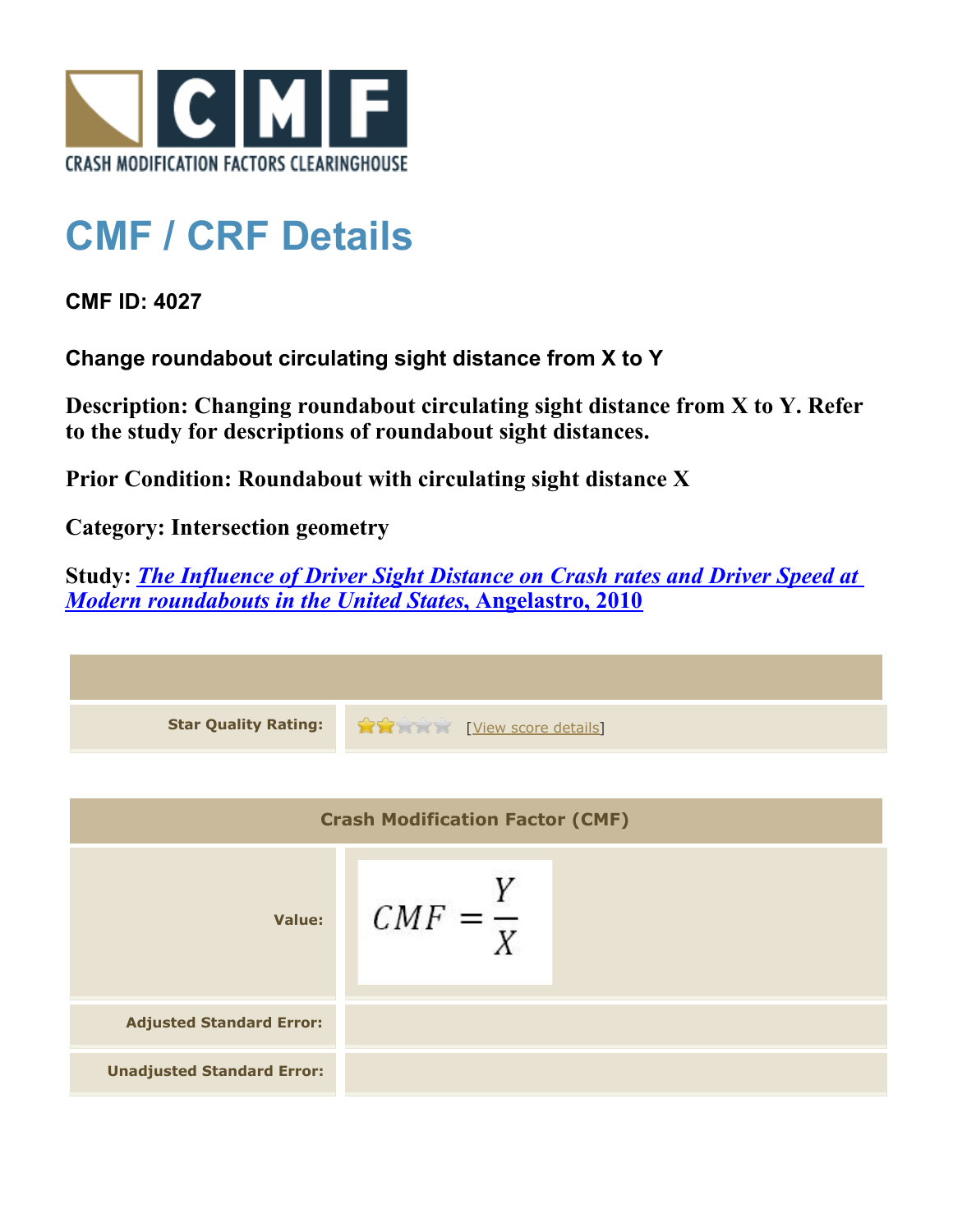Crash Reduction Factor (CRF)

\nValue:

\n
$$
CRF = 100 * \left(1 - \frac{Y}{X}\right)
$$
\nadjusted Standard Error:

\nUnadjusted Standard Error:

| <b>Applicability</b>                    |                                                 |
|-----------------------------------------|-------------------------------------------------|
| <b>Crash Type:</b>                      | All                                             |
| <b>Crash Severity:</b>                  | All                                             |
| <b>Roadway Types:</b>                   | Not Specified                                   |
| <b>Number of Lanes:</b>                 |                                                 |
| <b>Road Division Type:</b>              |                                                 |
| <b>Speed Limit:</b>                     |                                                 |
| <b>Area Type:</b>                       | Not specified                                   |
| <b>Traffic Volume:</b>                  |                                                 |
| <b>Time of Day:</b>                     | Not specified                                   |
| If countermeasure is intersection-based |                                                 |
| <b>Intersection Type:</b>               | Roadway/roadway (not interchange related)       |
| <b>Intersection Geometry:</b>           | Not specified                                   |
| <b>Traffic Control:</b>                 |                                                 |
| <b>Major Road Traffic Volume:</b>       | 434 to 7300 Annual Average Daily Traffic (AADT) |
| <b>Minor Road Traffic Volume:</b>       |                                                 |